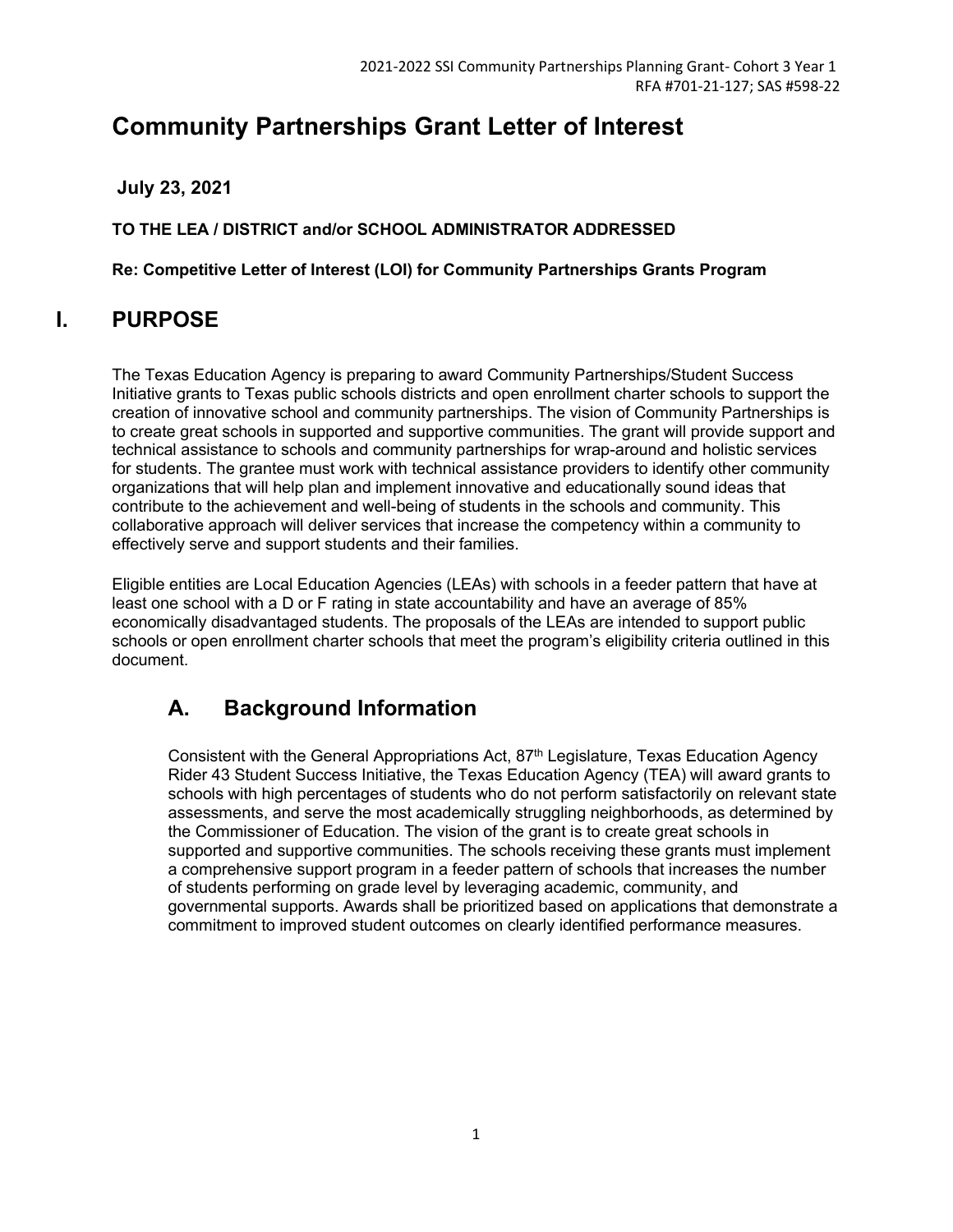## **B. Eligibility Requirements for the LEA or School**

The purpose of this program is to support significant improvements in educational and developmental outcomes for children and youth who live in distressed communities by providing access to great schools and creating strong partnerships to increase family and community support that will prepare students to receive an excellent education from early learning and progressing to college and a career. Eligible entities are Local Education Agencies (LEAs) with schools in a feeder pattern that have at least one school with a D or F rating in state accountability in the past and have an average of 85% economically disadvantaged students. All LEAs, regardless of size, must have at least one school in a feeder pattern of schools that is Improvement Required or previously Improvement Required.

## **C. Project Description and Requirements**

The grant is designed to provide support, leadership, and guidance to designated schools in a feeder pattern and their communities to ensure fidelity of implementation and innovation for community partnerships. The following sections provide applicants additional information.

## **1) Grant Phases and Funding**

All application proposals must address implementation plans in all phases of the Community Partnerships grants. Funding will be distributed according to the following three grant phases.

- a) **Year 1–** The TEA will select at least five communities to receive up to \$200,000 in initial Planning Grants.
- b) **Year 2** Of the communities with planning grants, the TEA will select at least five communities to receive up to \$400,000 in additional funds for the Full Implementation Phase of the grant. The TEA will select communities based on the quality of initial implementation plans and the ability to show progress toward the predetermined outcomes.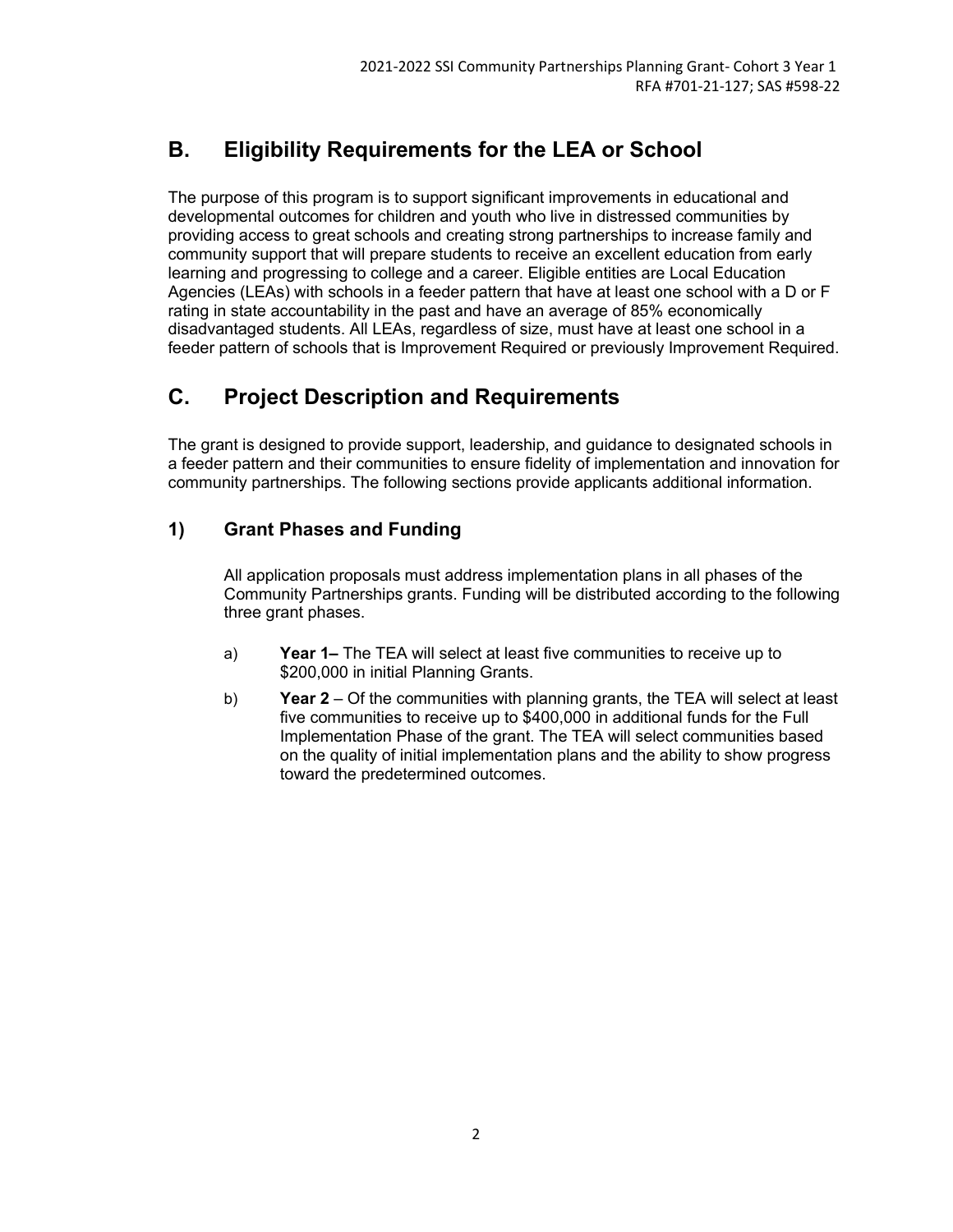## **2) Timeline**

The following visual represents the expected timeline of the grant phases described above. The timeline is an estimate and is subject to change by TEA.

# **Phases in a Timeline**

| Oct $21 - \text{Jan } 22$                                                                                                                                                                                                                                                                                                                                                                                                                                                | Jan 22 – March 22                                                                                                                                                                                          | April 22 – July 22                                                                                                                                                                                                                                                                                                                                                                                                          | Aug 22 – Aug 23                                                                                                                                                                                                                                                                                                                                                                           |  |  |
|--------------------------------------------------------------------------------------------------------------------------------------------------------------------------------------------------------------------------------------------------------------------------------------------------------------------------------------------------------------------------------------------------------------------------------------------------------------------------|------------------------------------------------------------------------------------------------------------------------------------------------------------------------------------------------------------|-----------------------------------------------------------------------------------------------------------------------------------------------------------------------------------------------------------------------------------------------------------------------------------------------------------------------------------------------------------------------------------------------------------------------------|-------------------------------------------------------------------------------------------------------------------------------------------------------------------------------------------------------------------------------------------------------------------------------------------------------------------------------------------------------------------------------------------|--|--|
| Phase 1 - Launch                                                                                                                                                                                                                                                                                                                                                                                                                                                         | Phase 2 - Plan                                                                                                                                                                                             | Phase 2 - Early<br>Implementation                                                                                                                                                                                                                                                                                                                                                                                           | <b>Phase 3 - Full Implementation and Continuous</b><br><b>Improvement</b>                                                                                                                                                                                                                                                                                                                 |  |  |
| 1.Identify Community<br>Partnerships Design Team<br>2. Conduct Diagnostic<br>Assessment of Feeder Pattern<br>using CP Diagnostic tool<br>3. Develop the Vision for the<br>Feeder Pattern CP<br>4.Identify Priority Focus Areas,<br>including initial identification of<br>potential partner organizations<br>5. Socialize the Community<br>Partnerships vision with feeder<br>pattern campuses and<br>communities<br>6.Identify baselines for all goals<br>(SMART Goals) | Develop Implementation<br>Plan for Pillar 1<br>Develop Implementation<br>2.<br>Plan for Pillar 2<br>Develop Implementation<br>3.<br>Plan for Pillar 3<br>Develop Implementation<br>4.<br>Plan for Pillar 4 | Conduct feeder pattern<br>$1$ .<br>and community<br>communications activities<br>Conduct initial trainings on<br>2.<br>prioritized ESF levers<br>across all schools in the<br>feeder pattern<br>Conduct family<br>3.<br>engagement activities<br>4. Secure and sign MOUs for<br>all community partners<br>Develop continuous<br>5.<br>improvement cycle to be<br>used in Phase 3<br>Conduct End of Year<br>6.<br>Reflection | 1. Full implementation of Pillar 1<br>2. Full implementation of Pillar 2<br>3. Full implementation of Pillar 3<br>4. Full implementation of Pillar 4<br>5. Conduct Continuous Improvement Cycle 1, 2<br>6. Conduct End of Year Reflection<br>Improvement<br>Improvement<br><b>End of Year</b><br>Cycle 1<br>Cycle 2<br><b>Reflection</b><br><b>Oct 22</b><br>Feb <sub>23</sub><br>June 23 |  |  |

### **3) Conferences**

The TEA is currently planning to host the following conferences throughout all phases of the grant. The conference list of activities and dates are subject to change at the discretion of the TEA. Grantees are expected to attend all conferences.

| <b>Item</b> | <b>Description</b>                                | <b>Description</b>                                                                         | <b>Participants</b> | <b>Location</b> | <b>Estimated</b><br><b>Timina</b> | <b>Timina</b><br><b>Rationale</b>           |
|-------------|---------------------------------------------------|--------------------------------------------------------------------------------------------|---------------------|-----------------|-----------------------------------|---------------------------------------------|
| 1           | Conference 1:<br>Partnership<br>Planning          | Review planning phase<br>expectations and<br>activities; discuss launch<br>of partnerships | <b>Full Group</b>   | Austin          | Spring 2022                       | <b>Bring</b><br>together<br>Design<br>Teams |
| 3           | Conference 2:<br>Implementation Best<br>Practices | Review best practices;<br>discuss barriers to date                                         | <b>Full Group</b>   | Austin          | <b>Fall 2022</b>                  | <b>Bring</b><br>together<br>Design<br>Teams |
| 5           | Conference 3:<br>Sustainability<br>Planning       | Enhance sustainability<br>plan as grant nears<br>completion                                | <b>Full Group</b>   | Austin          | Spring 2023                       | <b>Bring</b><br>together<br>Design<br>Teams |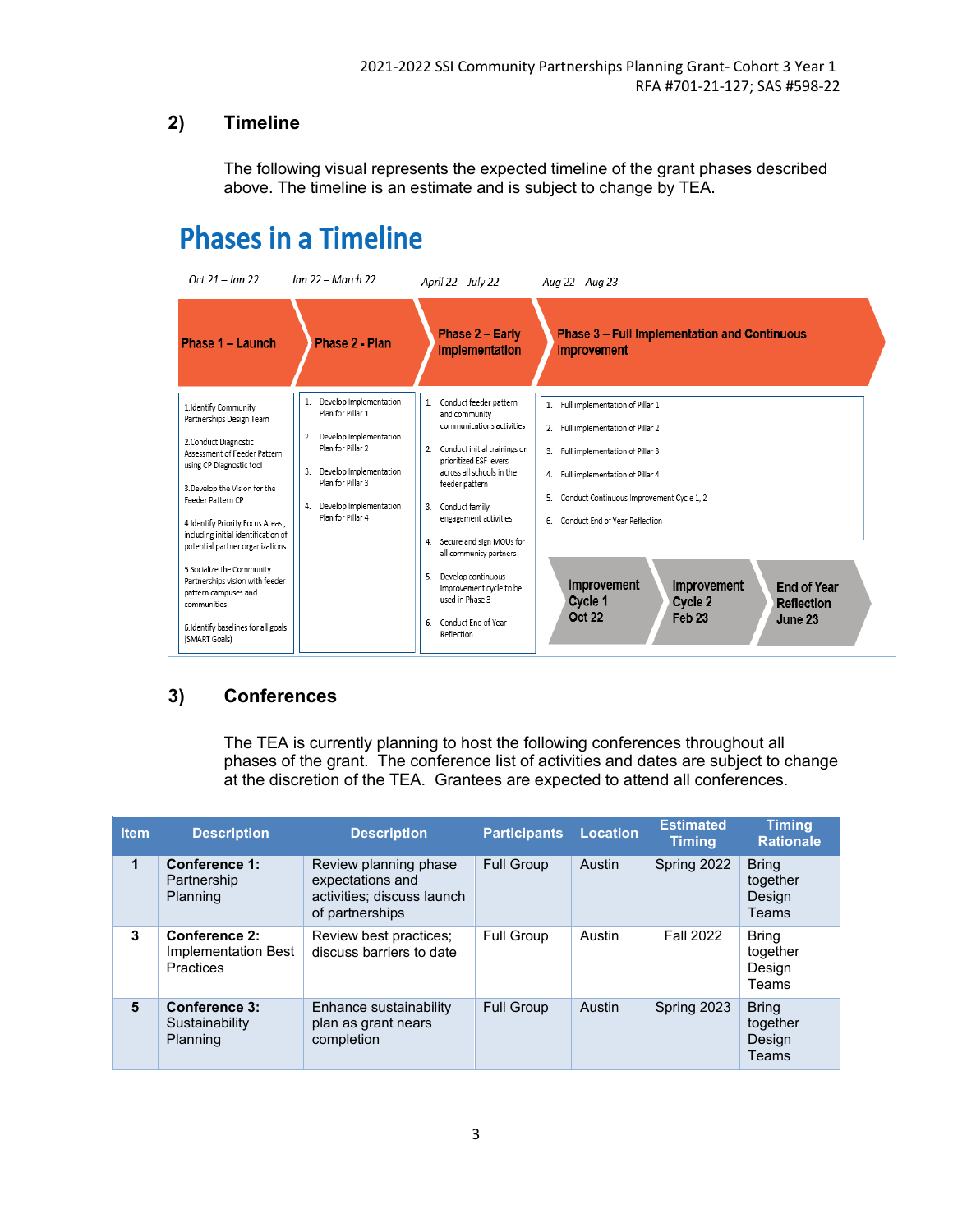#### **4) Inspiring Analogy**

The vision of Community Partnerships is to create great schools in supported and supportive communities. The ultimate goal is to build community strength and provide families in a feeder pattern with effective schools and access to high quality coordinated programs for social services, health, and academic support.

LEA's are expected to create a pipeline of wrap-around and holistic services for their students, families, and the community. These services will exist as deliverables throughout the feeder pattern of schools to assist with meeting the needs of the children. The inspiring analogy for the Community Partnerships initiative is related to the work of the Harlem Children's Zone for whole child education. School districts participating in the Community Partnerships grant initiative will visit the Harlem Children's Zone during the first year of the grant and will construct its pipeline of support and services like the image depicted below.



## **Inspiring Analogy**

#### **5) The Community Partnerships Framework**

The framework consists of 4 Pillars with each one serving a distinct function. The 4 Pillars are supported by strong project managers with identified personnel assigned to each pillar to assist with the planning and implementation activities. An image of the Community Partnerships framework is below.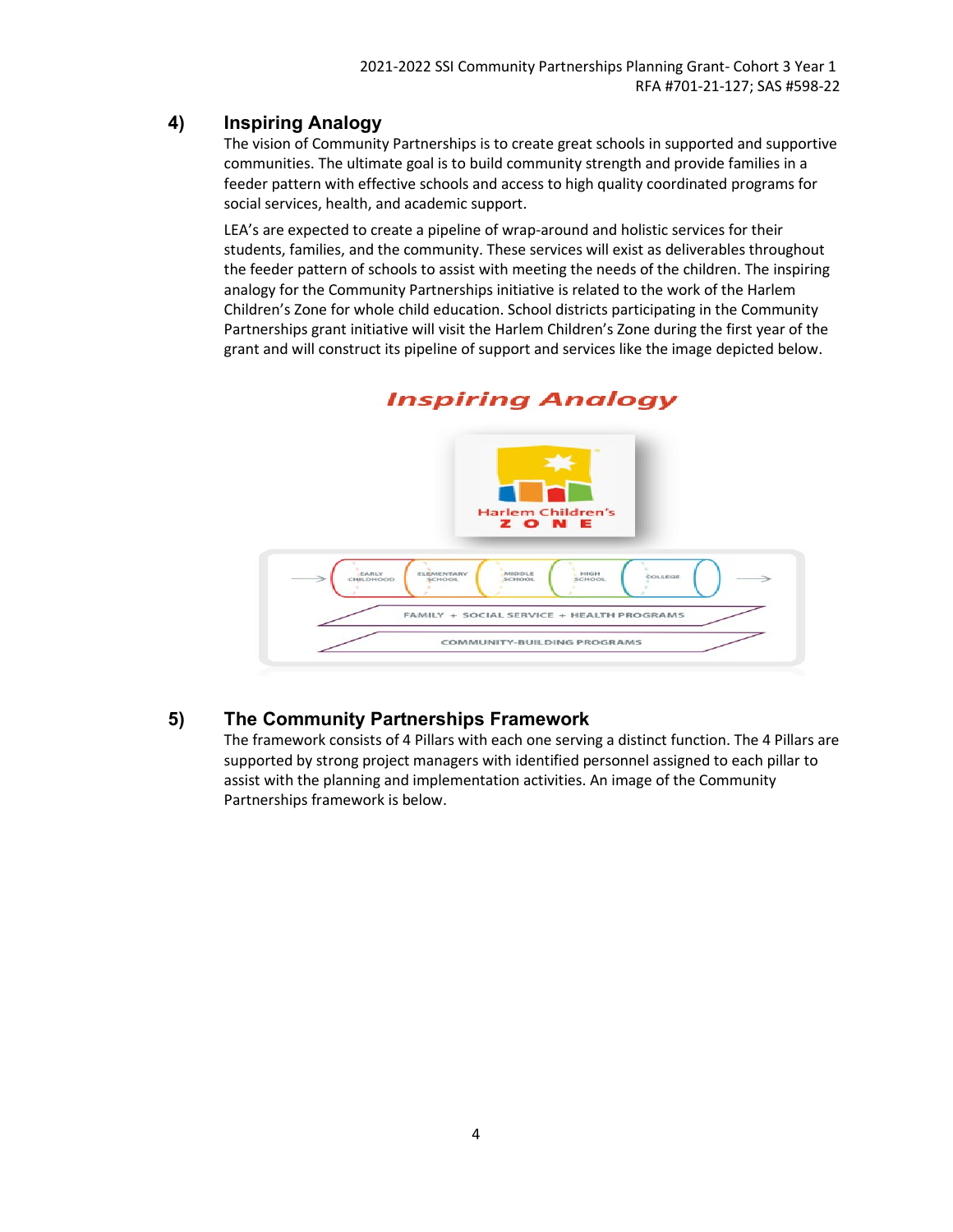

#### **6) Implementation Models**

The LEA must follow the feeder pattern implementation model as a requirement to participate in the grant initiative. The Texas Education Agency expects the LEA to develop a vision in local context, and the Community Partnerships design deliverables must be implemented with fidelity by the design team according to the framework. The applicants shall, however, provide a clear description of the implementation approach they seek to execute when they submit the Letter of Interest. Applicants must adhere to the model below:

a) **Feeder Pattern Improvements** – Districts are seeking to improve outcomes in a feeder pattern, inclusive of Pre-K, serving students across multiple schools in the designated community.

#### **7) Outcome Goals**

The Texas Education Agency has selected a set of minimum required goals in advance to depict expectations of a successful program across a feeder pattern of schools. All partners are expected to work together to achieve the stated goals in the selected category. While these outcomes are required to be considered a successful program, schools in the feeder pattern and community partners will have the flexibility to determine how outcomes will be achieved through different partnership strategies and approaches.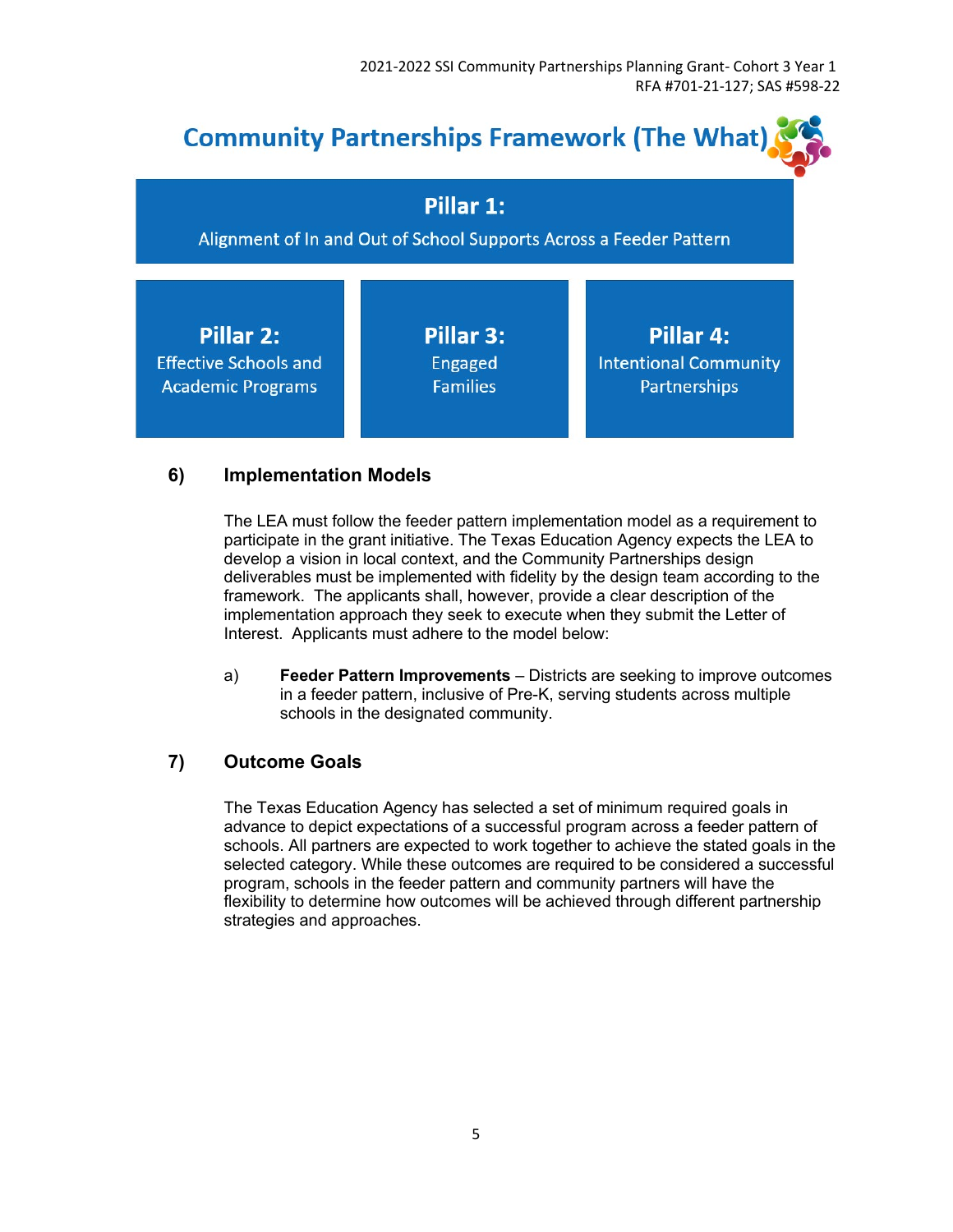# **Community Partnerships Initiative Outcome Goals**

| Campus performance      | . After two years of implementation, all feeder pattern campuses will be A<br>or B rated OR will have improved two letter grades (ex. From F to C)                                                                                                                                                                                                                                                                                                                                                                                                                                                                                      |
|-------------------------|-----------------------------------------------------------------------------------------------------------------------------------------------------------------------------------------------------------------------------------------------------------------------------------------------------------------------------------------------------------------------------------------------------------------------------------------------------------------------------------------------------------------------------------------------------------------------------------------------------------------------------------------|
| Partnership utilization | • # of MOU's signed by the partner organization<br>• % of Partners supportive of the overall vision<br>• % of Partners satisfied with technical assistance support                                                                                                                                                                                                                                                                                                                                                                                                                                                                      |
| <b>Student Outcomes</b> | • % of kindergartners that are kinder-ready increases by 10% over baseline<br>• % of 3 <sup>rd</sup> , 5 <sup>th</sup> , and 8 <sup>th</sup> graders reading on/above grade level on STAAR<br>increased by 10% over baseline<br>• % of 3 <sup>rd</sup> , 5 <sup>th</sup> , and 8 <sup>th</sup> graders do math on/above grade level on STAAR will<br>increase by 10% over baseline<br>• % of high school seniors graduating on time increased by 10% over<br>baseline<br>• % of HS seniors passing at least three EOCs increased by 10% over<br>baseline<br>• % of HS seniors with a post-secondary plan increases by 10% over baseline |

#### **8) Required Use of TEA Approved Technical Assistance Providers**

Selected grantee LEAs and communities will be required to complete plans for Pillars I, II, III, and IV of the Community Partnerships Framework during each phase of the grant to demonstrate progress towards academic outcomes. These plans will be evaluated by TEA, or a TEA approved vendor, prior to the end of each phase to determine if the grantees receive the next round of funding. To ensure grantees are completing the plans with high fidelity, the grantees will be required to collaborate and plan with the state-approved technical assistance provider while monitoring grant activities by utilizing a fidelity of implementation tracker. These activities will be reported to TEA on a monthly basis.

LEAs will work collaboratively with technical assistance providers and other community organizations to diagnose, plan, and implement innovative and educationally sound ideas that contribute to the improvement of school achievement and the well-being of participating schools in the feeder pattern. TEA is currently in the process of identifying the vendors as the preferred TEA state approved technical assistance vendors for this grant.

Once TEA selects the state-approved vendors, an organizational overview of the technical assistance vendors will be provided to the selected LEA grantees. The LEA grantees will then be assigned a vendor to support them in the development of implementation plans that are required as part of the grant. Grantees will work directly with the vendor to outline the statement of work that meets their specific needs.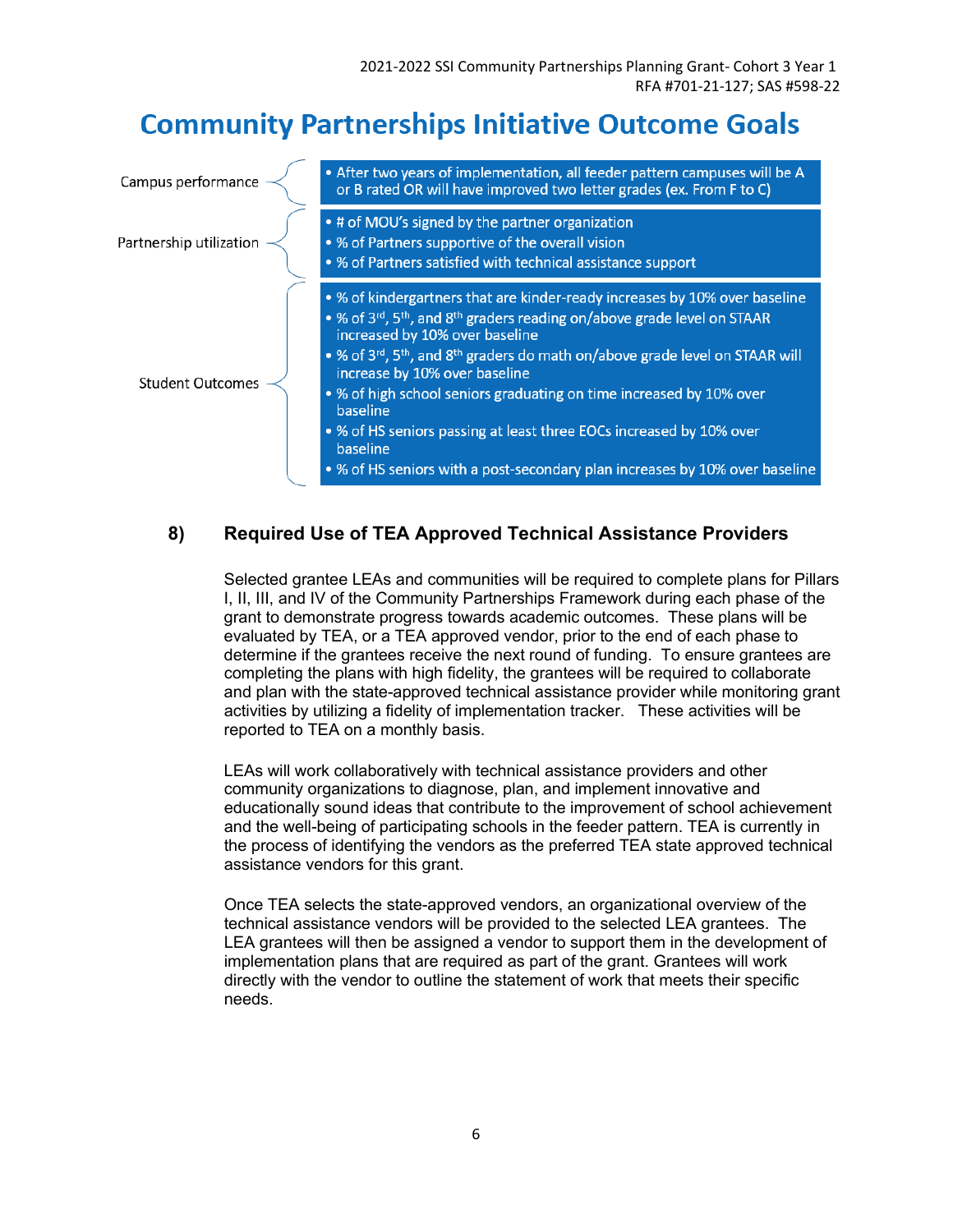## **9) Matching Funds**

LEAs receiving the Community Partnerships grants at any phase must agree to implement the program phase performance tasks and activities and provide matching funds of 20% of the grant award.

## **II. LOI CRITICAL DATES FOR APPLICANTS**

Please review the critical dates below in the chart below and follow the submission instructions listed for each step.

TEA will review the application proposals and make selections based on school readiness levels and high-quality response submissions to the Community Partnerships LOI. Successful proposers will be contacted regarding timeline, decision points, and next steps.

| <b>Date</b>      | <b>Event</b>                                                                                                                                                                                                                                           |
|------------------|--------------------------------------------------------------------------------------------------------------------------------------------------------------------------------------------------------------------------------------------------------|
| July 23, 2021    | LOI available                                                                                                                                                                                                                                          |
| August 6, 2021   | Last date to submit FAQs to TEA contact person. General and Fiscal Guidelines,<br>Frequently Asked Questions; submit to<br>Harold. Wright@tea.texas.gov                                                                                                |
| August 10, 2021  | FAQs posted to TEA Grant Opportunities page                                                                                                                                                                                                            |
| August 10, 2021  | Notice of Intent to Submit a Response due to the TEA no later than 5:00 PM. Send<br>notice to Harold. Wright@tea.texas.gov                                                                                                                             |
| August 24, 2021  | Due date for the LOI application, which may be submitted via email to<br>competitivegrants@tea.texas.gov; the LOI application must be received by 11:59 p.m.,<br>Central Time.<br>See General and Fiscal Guidelines, LOI Application Due Date and Time |
| August 25, 2021- | LOI review period                                                                                                                                                                                                                                      |
|                  | September 23, 2021 See General and Fiscal Guidelines, LOI Review Process                                                                                                                                                                               |
|                  | September 30, 2021 Anticipated award announcement                                                                                                                                                                                                      |
| November 1, 2021 | Beginning date of grant (if selected for funding)<br>See General and Fiscal Guidelines, Grant Period                                                                                                                                                   |
| June 2, 2022     | Final date to submit an amendment (if selected for funding)                                                                                                                                                                                            |
| August 31, 2022  | Ending date of grant (if selected for funding)                                                                                                                                                                                                         |
|                  | See General and Fiscal Guidelines, Grant Period                                                                                                                                                                                                        |

If any assistance is needed, please contact Dr. Harold Wright, Director of Community Partnerships at Harold.Wright@tea.texas.gov.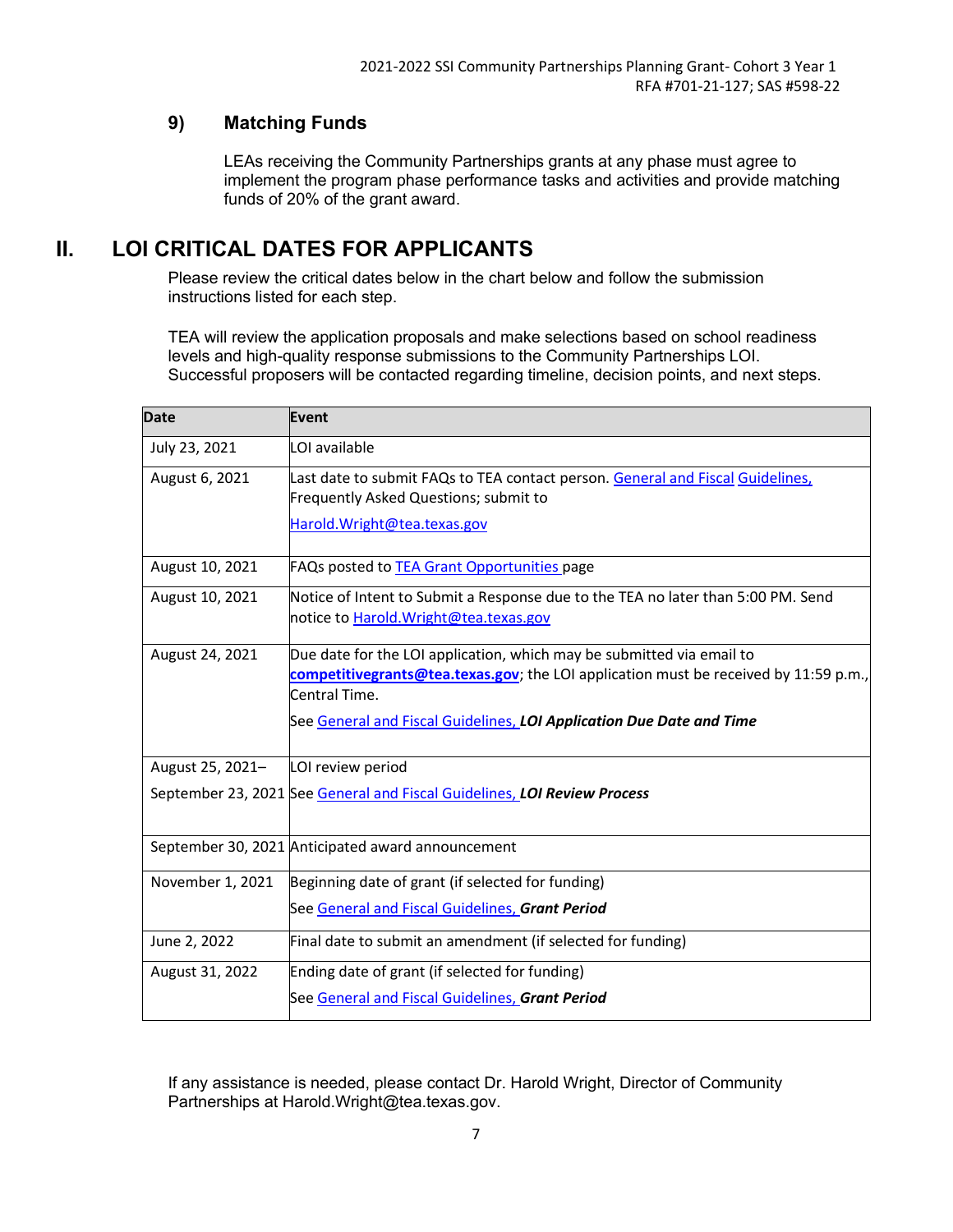## **A. Information**

All interested applicants should review the TEA SSI/Community Partnerships website located at [tcpschools.org](https://www.tcpschools.org/) to learn more about the initiative.

## **B. Requests for Additional Information**

To ensure that no prospective proposer may obtain a competitive advantage because of acquisition of information unknown to other prospective proposers, any additional information, that is different from or in addition to information provided in this LOI will be provided only in response to written inquiries.

The TEA will not be bound by any communication with Proposers other than the written addenda issued by the Agency.

# **III. OVERVIEW OF REQUIRED APPLICATION MATERIALS**

## **A. The Application Requirements**

The application templates are included as attachments in the "**To The Administrator Addressed Letter."** Please be sure to complete all attachments which are outlined in the bulleted items below.

All selected grantees must adhere to the following requirements of the grant:

- Comply will any additional general requirements from TEA to ensure grantees are working towards the grant outcomes for the project
- Work with at least **three** partners through the duration of the grant. Of the three partners, at least one must be a community partner for after school programming, one must be an academic partner, and one must be a government partner per Rider 43
- Attend all TEA sponsored conferences and spotlight meetings held during the duration of the grant
- Attend the Harlem Children's Zone 3 Day Institute
- Cooperate with the TEA to share promptly any and all data when requested including completing program evaluation at the conclusion of the grant
- Grantees must designate and provide for a project manager who will be available to dedicate at least 50 percent of his/her time to implementing the plan, including but not limited to overseeing TEA required performance tasks, coordinating with community and government partners, and completing all other TEA project requests
- LEAs receiving the Community Partnerships grants at any phase must agree to implement the program phase performance tasks and activities and provide matching funds of 20% of the grant award.